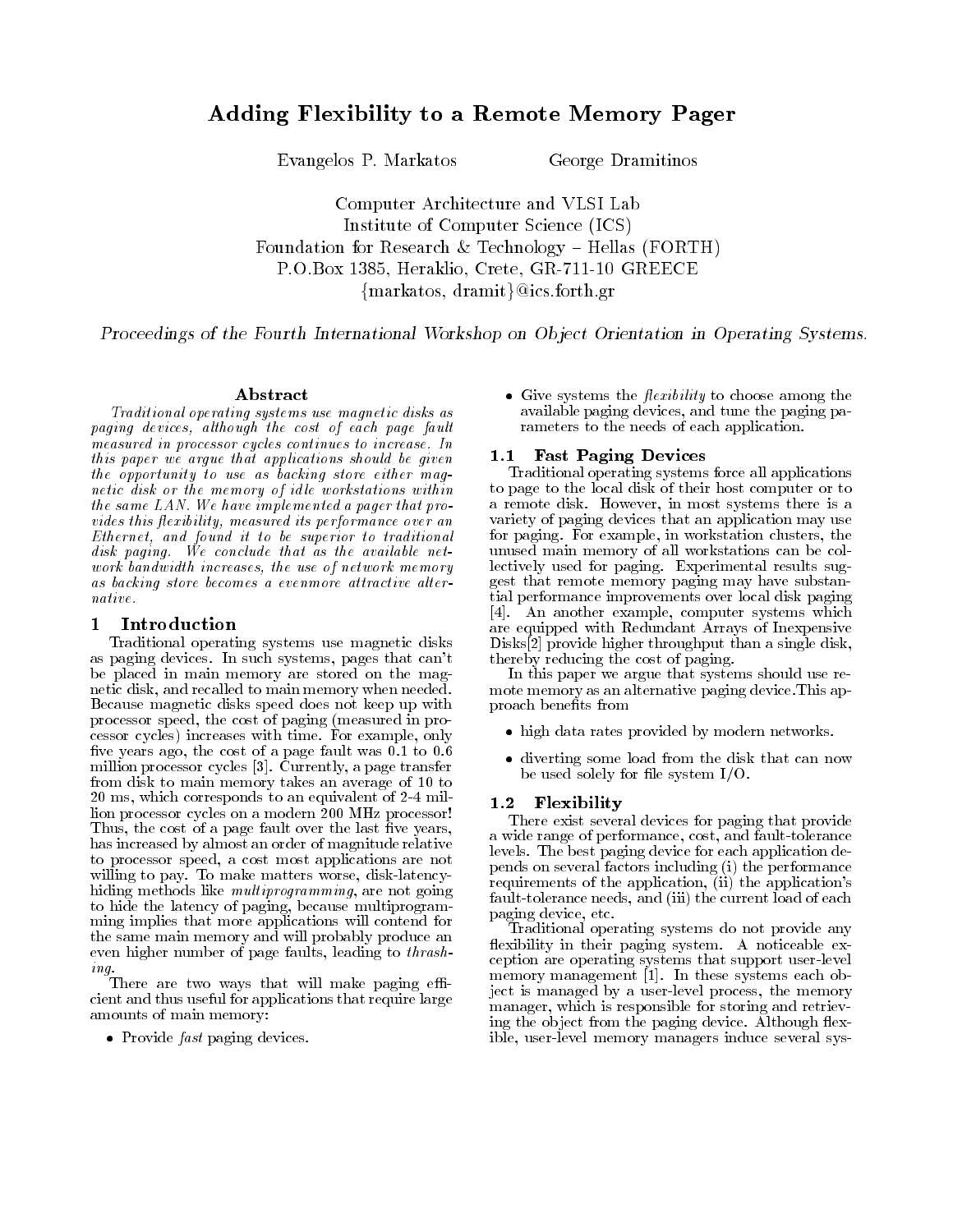tem calls and protection domain crossings, which usually result in large amounts of overhead

In this paper we describe the implementation of a pager that, although provides a high degree of flexibility, avoids traditional overheads. A prototype of our pager has been implemented as an external de vice driver linked to the DEC/OSF-1 operating system. Our pager is faster than user-level pagers, and can be used in any system that runs  $DEC/O\bar{S}F-1$ , because not a single change was made to the operating system kernel The rest of the paper is organized as follows: section 2 describes the implementation, section 3 presents some preliminary performance results and section 4 presents our conclusions.

## The Implementation of a Flexible Pager

We have already implemented a pager that sup ports either the local disk or another workstation-disk or another workstationmain memory as the paging device. It is robust enough to be used during the development and compilation of the system itself. It consists of a client issuing paging requests and a server satisfying these requests The client side has been integrated in the  $DEC-OSF/1$  kernel of a DEC-Alpha 3000 model 300 with 32 MB main memory as a block device driver that handles all page in and page-out requests. In order to service these requests it may forward them either to a user level client running on another host, or to the local disk. The DEC-OSF/1 kernel is not even aware whether we use remote main memory or a magnetic disk as a paging device It just performs ordinary paging activ ities using a block device This design minimizes the modifications needed in order to port the system to another operating system and avoids modifications to the  $DEC/OSF-1$  operating system kernel.

#### $2.1$ Fault-Tolerance

Workstations may crash at any time If their mem ory is used as a paging device by some applications then the data will be lost and the applications will not be able to complete their execution. To avoid this problem, the pager may implement a fault-tolerance policy which will recover the lost data Currently we are experimenting with two policies taken from the arrays are domain or and part of the state of the state  $\mathcal{G}$  and  $\mathcal{G}$ mirroring, each swapped out page is sent to two paging servers; if one of them crashes, the data can still be found in the other. In parity, all pages are partitioned into sets. In each set of pages, only one page of each server can participate. For each set of pages there is a parity page that contains the parity of all the other pages in the set. When a server crashes, its pages can be recovered by XORing the rest of the pages in each set

Both the described policies can tolerate the crash of only one server. Policies that tolerate the crash of several servers can be added as well. The choice of the suitable policy for each application depends on several factors including the application-s requirements and the type of hardware used. For example, on top of a broadcast network, like Ethernet, or FDDI, mirroring can be simply and efficiently implemented, because

each page need to be sent (broadcasted) only once, for all the paging servers to receive it On the other hand, on top of an interconnection based network, like ATM, the parity policy may be more appropriate because it needs less memory than mirroring to keep the redundant information

A detailed study of fault-tolerance policies is outside the scope of this paper. The interested reader is refered to 

#### $2.2^{\circ}$ Performance Monitoring Tools

To make accurate decisions the pager needs infor mation about the load and response of each paging de vice, so as to be able to make the best choice. We are currently working on developing a tool that will mon itor several dynamic performance metrics and make them available to pagers. The metrics monitored include disk traffic, networks traffic, main memory unused, etc. Based on these metrics, a pager can choose the best available paging device each time

#### Sample Performance Results 3

In this section, we evaluate the use of remote memory for paging and predict the performance of our pager on top of high bandwidth networks

### Experimental Environment

We run a number of representative applications on top of our pager The applications can use either the disk, or the remote memory for paging. The local disk used is a DEC RZ55 providing  $10 \text{Mbits/sec}$  bandwidth, and an average seek time of 16 ms. Remote memory paging was done on top of standard Ethernet that provides the same bandwidth as the disk All workstations used were DEC Alpha 3000 model 300. Our applications include GAUSS, a gaussian elimination, QSORT, a quicksort program, FFT, a Fast-Fourier Transform, MVEC, a matrix-vector multiplication and NBODY a program calculating the gravity forces among particles. To ensure repeatability of our results, all experiments were run after system reboot

### - Remote Memory vs Disk

We measured the completion time of the ap plications using either paging device (DISK, or REMOTE MEMORY) and plotted the results in figure 1. We see that the use of remote memory paging even over a low bandwidth interconnection network like Ethernet yields signicant improvement in the com pletion time of all the applications tested. The performance gain is proportional to the number of pageins and pageouts performed during the execution of each application and ranges from  $40.45\%$  for NBODY to  $108.72\%$  for GAUSS.

In table 1 we measure the cost of a pagein or pageout operation using either the DISK or the REMOTE\_MEMORY. The detailed description of the way this measurement is performed can be found in the found in the found in the found in the found in the found in  $\mathbb{R}$ We see that the time to service a pagein or pageout request using the DISK is more than twice the time to service the request using the REMOTE\_MEMORY.

We distribute the source code of our pager alongwith the test programs freely using anonymous ftp fromftpicsforthgrpub-pager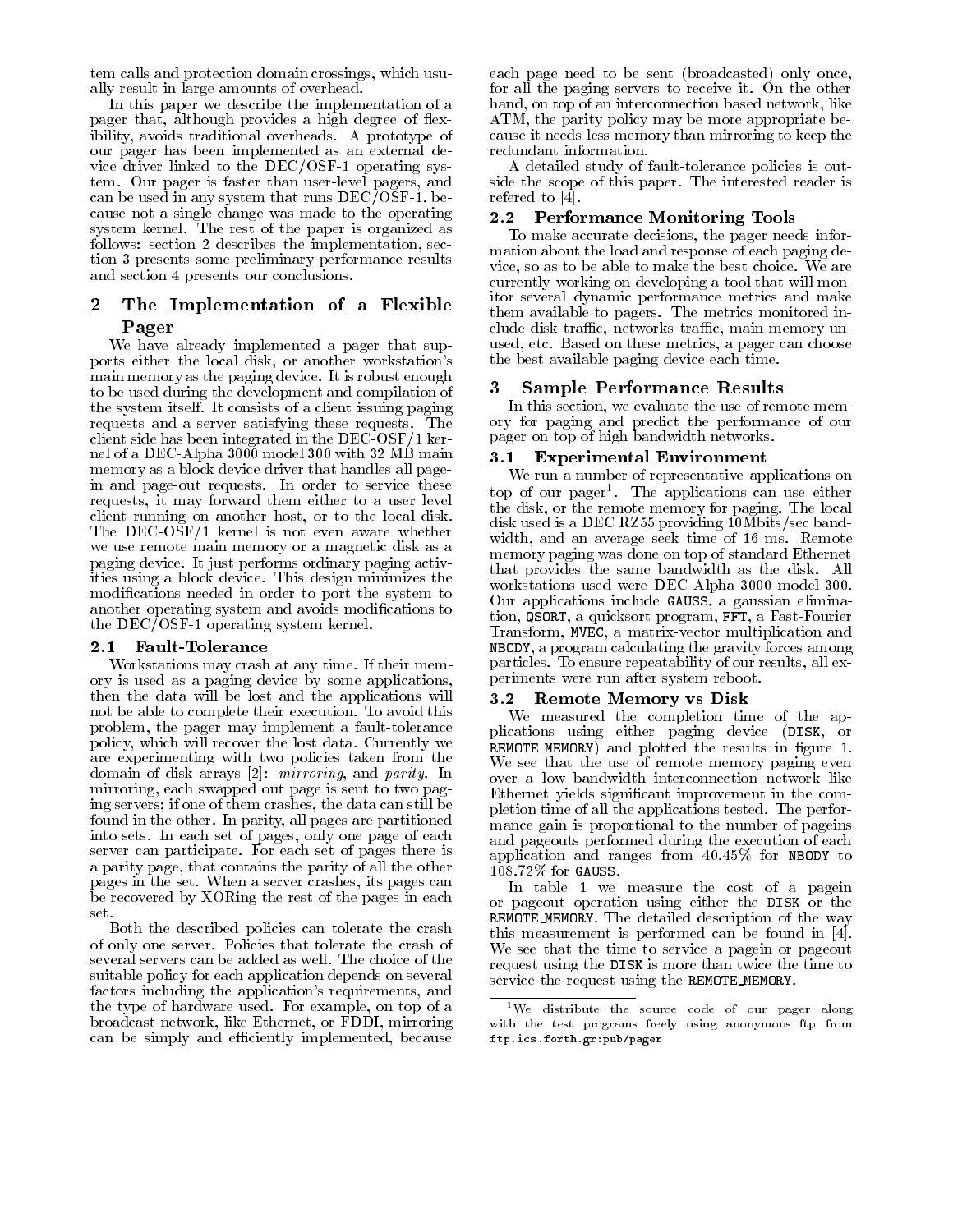

Figure 1: Performance of applications using either the DISK, or the REMOTE MEMORY as paging device-that for all applications that for all applications that for all applications the use of all applications the use of all applications that for all applications the use of all applications of all applications of all REMOTE MEMORY results in significantly faster execution. All applications were run on a DEC Alpha 3000 model 300 workstation. The input sizes for QSORT was  $4000$  records, for GAUSS, a  $2000 \times 2000$  matrix, for MVEC, a  $2100 \times 2100$  matrix, for FFT an array with 900000 elements, and for NBODY an array with 140000 elements.

The cost of a page transfer to/from DISK varies from  $11.36 \text{ms}$  to  $22.14 \text{ms}$ . Since the disk bandwidth is  $10$  $\mathrm{Mb/s}, \text{ it takes 6.25 ms to read/write an 8 KB page,}$ thus the average seek time ranges from  $5.11$  ms to ms depending on the application-s memory ac cess pattern. For an application that performs only pageouts, like MVEC, the average seek time is minimal since most paged out pages are written consecu tively to the disk. On the other hand, for applications like NBODY that have an almost random access pattern leading to pageins of pages scattered over the disk, the average seek time increases considerably

We also see that the cost per page transfer for REMOTE\_MEMORY ranges from  $7.02$  ms for MVEC to  $9.63$ ms for QSORT. MVEC is an application that performs only pageouts, many of them not causing it to block. That-in-cost why it exhibits the lowest cost per page transformation of the lowest cost per page transformation fer. For the rest of the applications, the cost of the page transfer depends on the interleaving of pageins and pageouts and on the amount of computation per formed per page, that determine the amount of overlapping between computation and paging That-s why QSORT that performs much lower amount of computa tion per page than all other applications exhibits the highest cost per page transfer

To understand how the completion time scales with input size, we chose one application (QSORT) and plotted its completion time versus its input size in figure We see that as soon as the input size exceeds the available main memory (16 MB), paging starts, which leads to unacceptable performance when the local disk

| Application  | DISK (ms) | REMOTE_MEMORY<br>$\rm ms$ |
|--------------|-----------|---------------------------|
| MVEC         | 11.36     | - 02                      |
| <b>OSORT</b> | 17.89     | 9.63                      |
| FFT          | 18.7'     |                           |
| GAUSS        | 18 74     | 842                       |
| NBODY        | 77 בי     |                           |

Table 1: Cost of a page transfer using either the DISK or the REMOTE\_MEMORY as a paging device.



Figure 2: Performance of QSORT using either the DISK, or the REMOTE\_MEMORY as paging device.

is used for paging. The improvement in completion time using REMOTE\_MEMORY is as high as  $82\%$  for input size equal to  $24 \text{ MB}$ .

#### $\bf 3.3$  Performance Prediction over High Bandwidth Networks

We see that the cost of disk paging makes it essen tially useless. REMOTE\_MEMORY over Ethernet improves the situation, but it still suffers from significant overhead. Fortunately, Ethernet is a slow old technology that will eventually be replaced by faster networks like FDDI and ATM

To evaluate the performance of the applications on top of modern (faster) networks, we extrapolate from the measurements of QSORT we made on top of the Ethernet. Assuming that an  $X$  times faster interconnection network will reduce the bandwidth-dependent blocking time by a factor of  $X$ , and leave the rest of the user and system time the same, we can predict the completion time of the application on the faster network.

We made all these measurements on our QSORT ap plication, and predict its performance on a system with an interconnection network which is ten times as fast as the Ethernet  $(100$  Mbps ETHERNET). We also predict its completion time on a system that has enough memory to hold all the working set of the ap plication (ALL DRAM). The predicted execution times, along with the measured execution times of DISK and REMOTE\_MEMORY (shown as 10 Mbps ETHERNET) are plotted in figure 3. We see that 100 Mbps ETHERNET